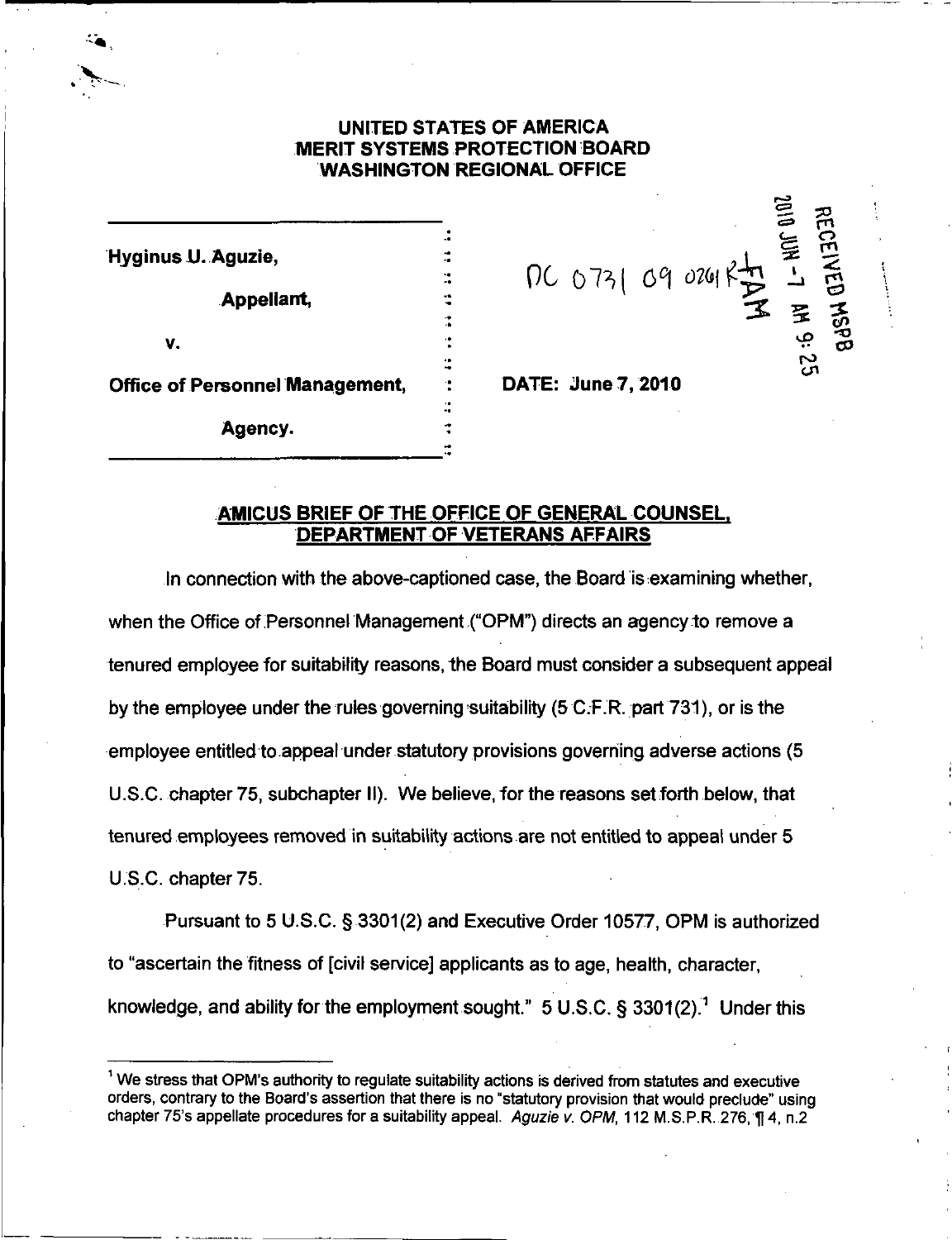authority, OPM promulgated regulations at 5 C.F.R. part 731, allowing OPM (and in certain situations, agencies) to make "suitability" determinations—"that is, those determinations based on a person's character or conduct that may have an impact on the integrity or efficiency of the service." 5 C.F.R. §731.101. If OPM (or an agency) determines that the employee is not suitable, OPM (or the agency) may take a suitability action against the employee, to include cancellation of eligibility, removal, and debarment. Id. § 731.203(a). Employees removed in a suitability action may appeal the action to the Board under 5 C.F.R. § 731.501. This is the path taken by Mr. Aguzie's appeal.

المستجد والمستحاث المتحركة المحافظين

 $\mathcal{O}(\mathcal{O}_{\mathcal{A}})$  .

The Board is considering, however, whether tenured employees are entitled to appeal their suitability removal through appellate provisions in 5 U.S.C. chapter 75, which authorize agencies to take adverse actions—removal, suspension for more than 14 days, reduction in grade or pay, and furlough for 30 days or less—against employees. The word "employee" is defined by statute and includes individuals in the competitive service who have completed their probationary periods (referred to by the Board in the present case as "tenured employees"). 5 U.S.C. § 7511(a)(1)(A). An agency may take an adverse action against an employee only if doing so "will promote the efficiency of the service." Id.  $\S$  7513(a). In turn, employees may appeal these adverse actions to the Board. Id. § 7513(d).

<sup>(2009).</sup> In addition to 5 U.S.C. § 3301(2) and Executive Order 10577, OPM's authority to regulate suitability actions is based upon Executive Order 12107, issued in 1978, which reiterated OPM's authority to takes suitability actions in enforcement of all "civil service laws, rules, and regulations, and all applicable Executive orders." Exec. Order No. 12,017, 5 C.F.R. § 5.3(a)(1), reprinted as amended after 5 U.S.C. §3301.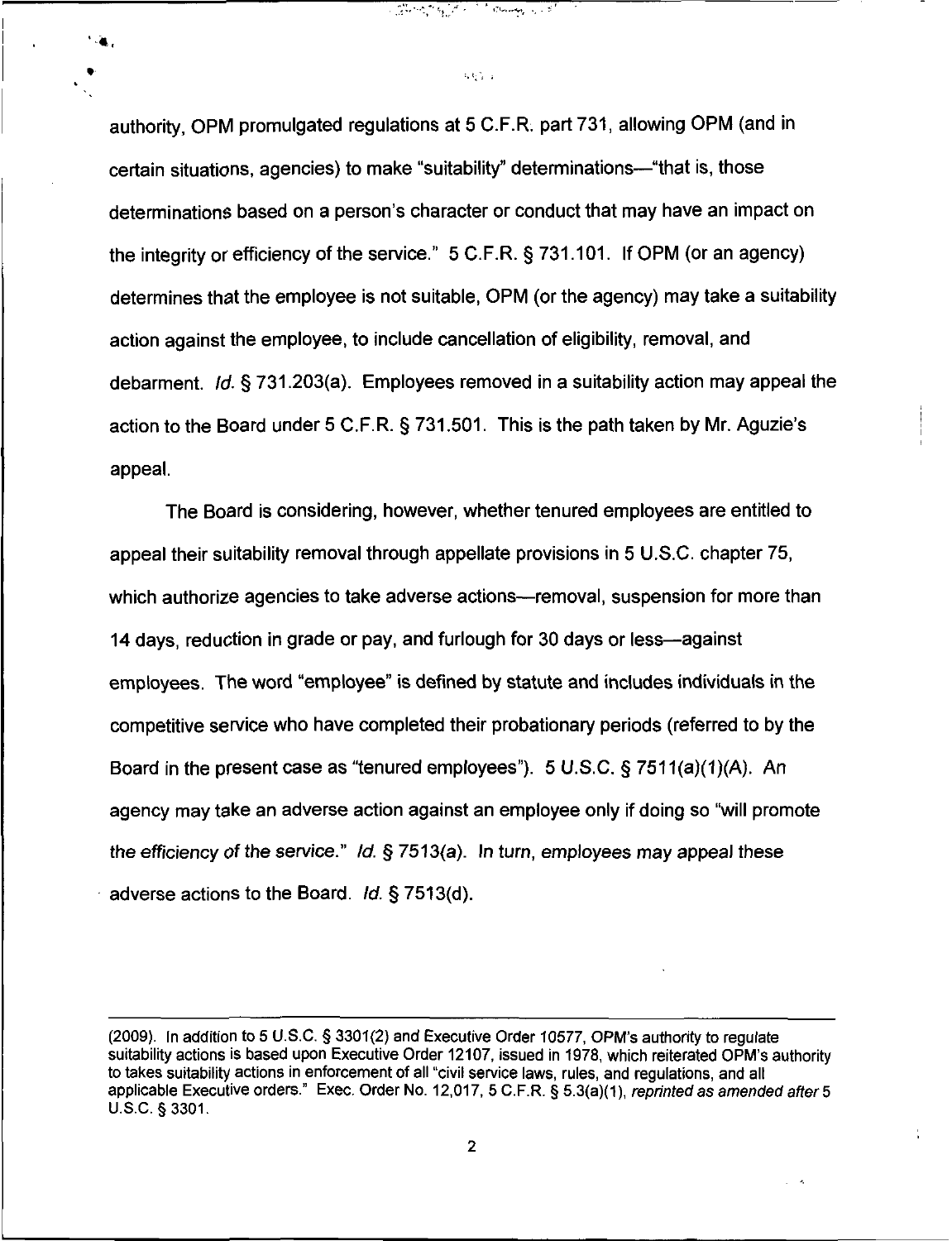## I. Section 7513 explicitly forecloses the possibility of Board review of suitability actions through chapter 75.

The Board noted that because Mr. Aguzie, as a non-probationary competitive service employee, met § 7511 's definition of "employee" at the time of his removal for suitability reasons, "it appears [that he] may have a statutory right to appeal his removal" under chapter 75, even though OPM characterized the removal as a suitability action. Aguzie v. OPM, 112 M.S.P.R. 276, H 4 (2009) (italics added). Thus, it appears that the impetus behind the Board's desire to address this issue is simply the fact that Mr. Aguzie meets § 7511's definition of "employee." However, the plain language of § 7513(d) suggests that Congress did not intend to authorize employees removed in suitability actions to appeal through chapter 75. The wording of the chapter 75 appellate authority is key: "An employee against whom an action is taken *under this* section is entitled to appeal to the [Board] under section 7701 of this title." Id. § 7513(d) (emphasis added). While the Board asserted that this provision may create a chapter 75 appeal right in a suitability case, we believe that the plain language of § 7513(d) indicates that a removal under § 7513 is the only removal that may be appealed through chapter 75. Section 7513(d) does not state that an employee is entitled to appeal any adverse action through chapter 75—only adverse actions taken under § 7513. See, e.g., Lovshin v. Dep't of the Navy, 767 F.2d 826, 834-35 (1985) ("Chapter 75 was revised to spell out with greater particularity the procedural rights of employees when action is taken *thereunder*.") (emphasis added). If OPM removes an employee for suitability reasons, the removal is taken under 5 C.F.R. part 731, not under § 7513. Thus, a suitability removal is not appealable through § 7513(d).

3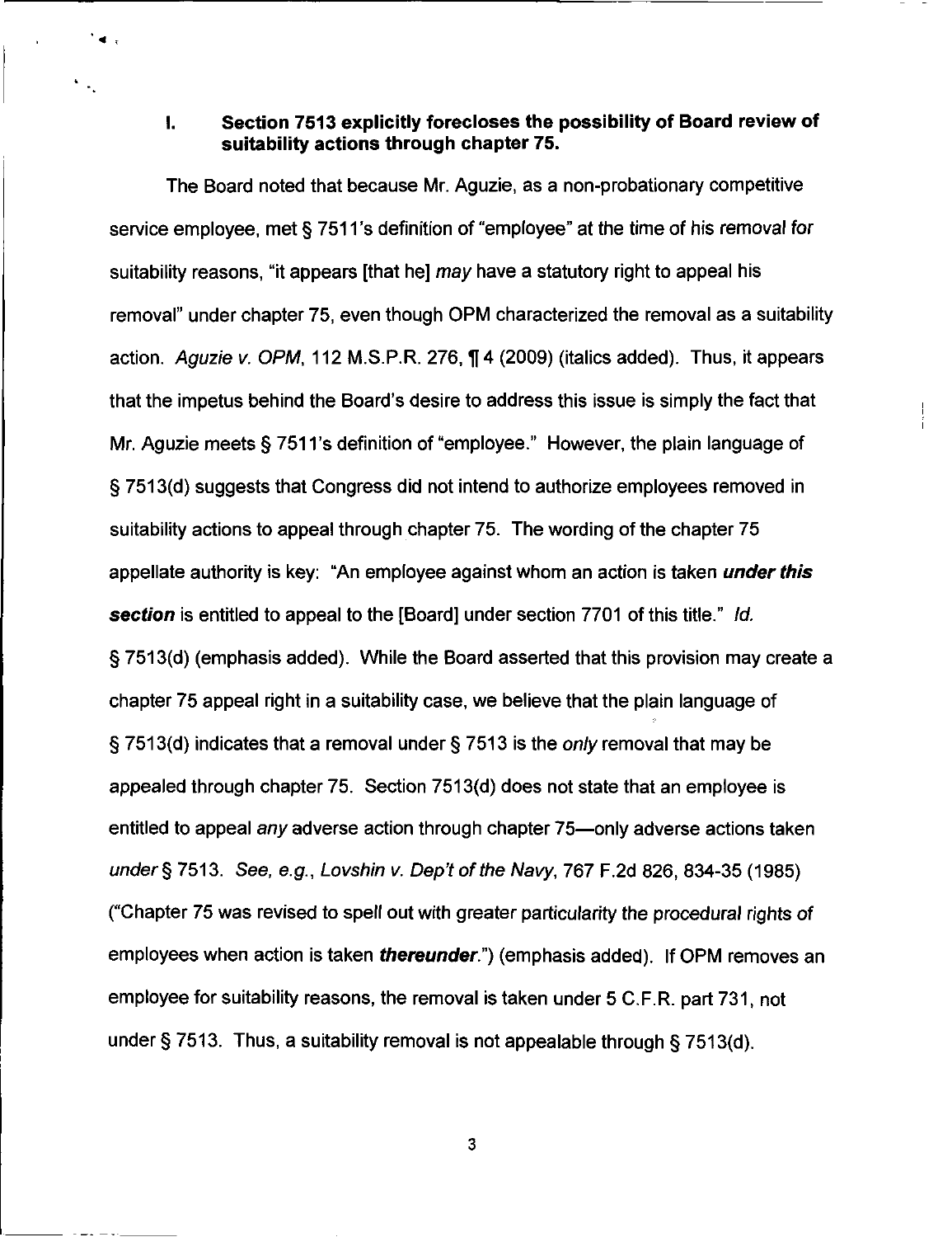Further, the plain language of the statute ("an agency may take an action covered by this subchapter against an employee...") suggests that chapter 75 authorizes the agency that employs the employee to take disciplinary action against the employee. 5 U.S.C. § 7513(a). Put differently, chapter 75 did not authorize OPM to take an adverse action against Mr. Aguzie, who was employed by the U.S. Commission on Civil Rights; rather, the suitability authorities discussed above authorized OPM to mandate Mr. Aguzie's removal. If chapter 75 did not authorize the action against Mr. Aguzie, then it is not possible that Mr. Aguzie's removal was taken under chapter 75 and there is no right to appeal through chapter 75.

# II. There is neither case law precedent to allow chapter 75 review of suitability actions nor evidence that Congress intended such review to occur.

We are aware of no cases that establish a foundation for the Board to treat a suitability action taken against a non-probationary competitive service employee as a chapter 75 adverse action. The Board has discussed the propriety of addressing suitability appeals under chapter 75 in at least two cases: Cruz-Packer v. Dep't of Homeland Security, 102 M.S.P.R. 64 (2006) and Knight v. Dep't of Homeland Security, 102 M.S.P.R. 632 (2006). However, neither Cruz-Packer nor Knight stands for the proposition that the Board may review a suitability action under chapter 75. Rather, in both of those cases the appellant was removed from his excepted service position for suitability purposes at a time when 5 C.F.R. 731.101(a) did not apply suitability procedures to excepted service employees. Cruz-Packer, 102 M.S.P.R. at ¶ 6; Knight, 102 M.S.P.R. at  $\P$  2. In other words, the agencies in Cruz-Packer and Knight had removed employees for suitability reasons when the agencies had no authority to do so,

 $\overline{\mathbf{4}}$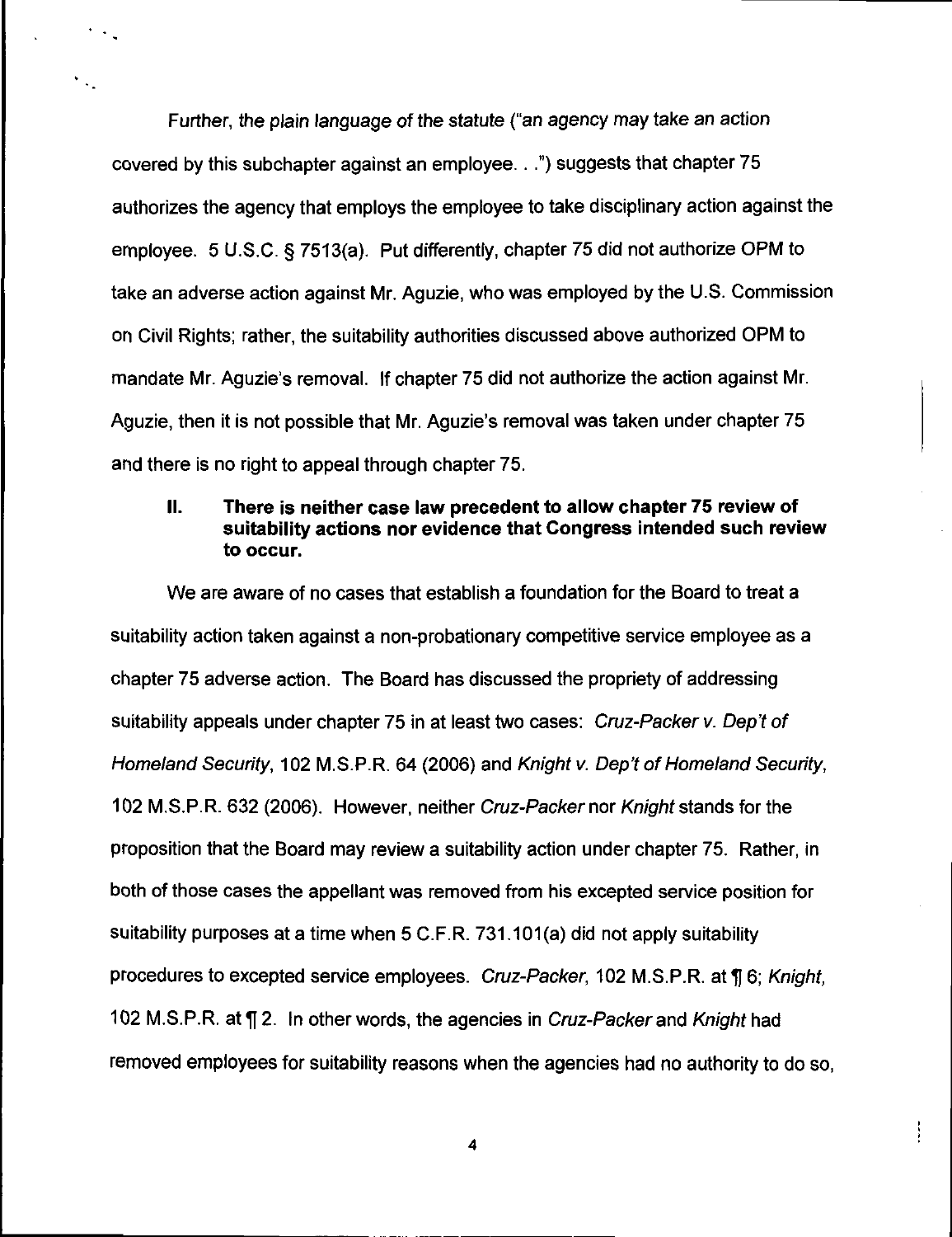which effectively transformed the purported suitability actions into chapter 75 adverse actions. Thus, the Board determined that it was authorized to review the Cruz-Packer appeal under chapter 75 (The Knight appeal was not reviewed under chapter 75 because the appellant failed to satisfy the "employee" definition.) That is not the situation in the present case. There is no question that Mr. Aguzie was a nonprobationary competitive service employee at the time of his suitability removal. Accordingly, the rationale behind Cruz-Packer is inapplicable here.

The Federal Circuit examined suitability actions in Folio v. Dep't of Homeland Sec., 402 F.3d 1350 (2005). While that case did not address an employee's ability to appeal a suitability action through chapter 75, the court stressed that "Congress granted OPM the authority to define the scope of the Board's authority." Id. at 1355. The court also noted that it "typically afford[s] deference to OPM's interpretation of its own regulations, unless plainly erroneous or inconsistent with the regulation." Id. at 1355. The Board should grant such deference to OPM's interpretation of this issue.

In addition to the lack of case law, there is also no evidence that Congress intended to grant to the Board the authority to review suitability actions under chapter 75. As noted above, OPM's authority to take suitability actions is derived from statutes and executive orders. Executive Order 10577, which authorized OPM's predecessor Commission to conduct suitability determinations and take suitability actions, was issued in 1954, and for decades was the authority for taking suitability actions prior to the passing of the 1978 Civil Service Reform Act ("CSRA"). Executive Order 12107 established OPM in 1978 and authorized OPM to conduct suitability actions based upon existing civil service laws, regulations, and Executive Orders. When Congress passed

5

ŧ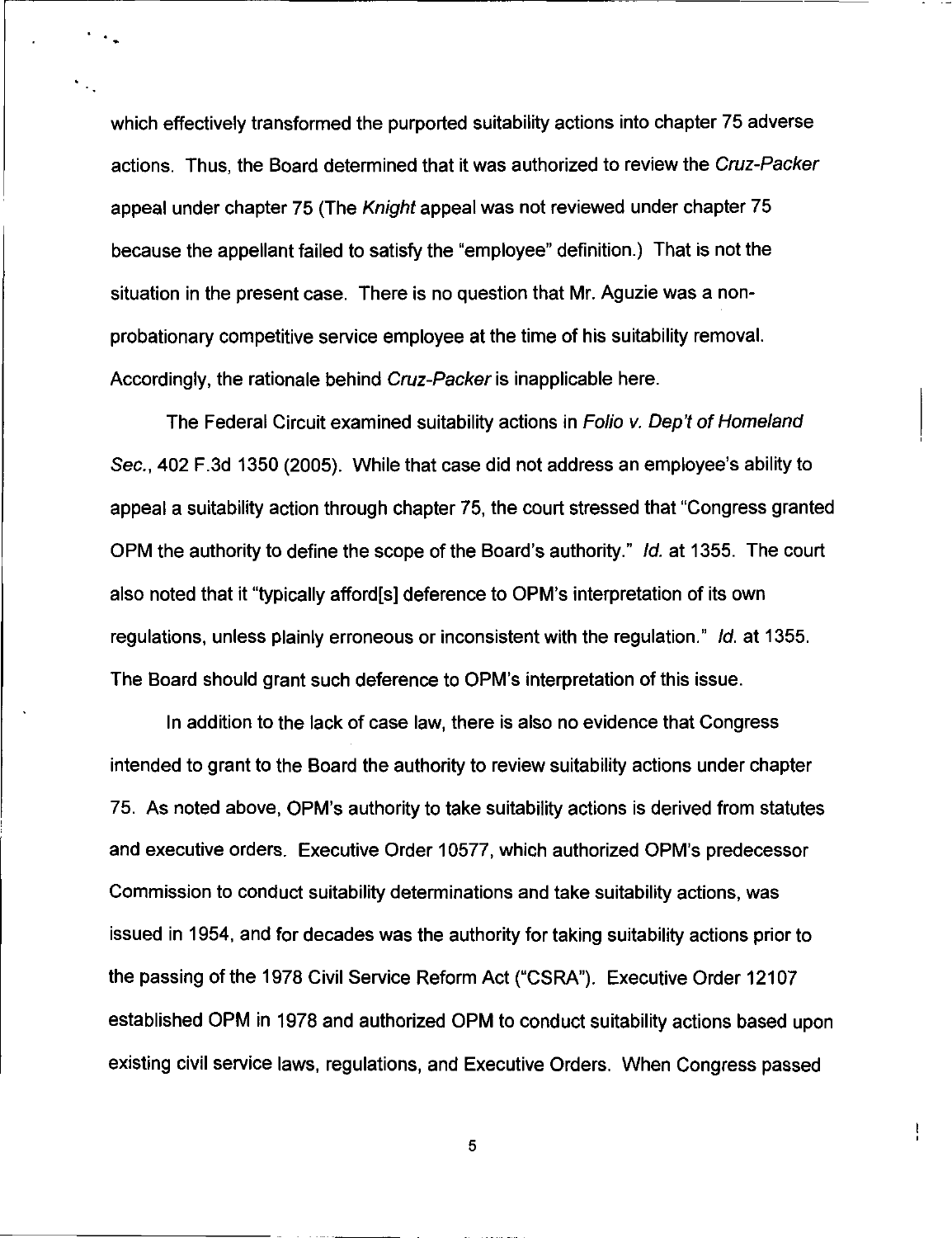the CSRA in 1978, it made no mention of any intention to change decades of suitability actions practice. Indeed, federal courts have noted that there is a presumption that Congress, when enacting statutes, is aware of "prior civil service practices" and will make clear if it seeks to amend or repeal those practices. Lackhouse v. Merit Systems Protection Board, 773 F.2d 313, 316 n.6 (Fed. Cir. 1985). Further, OPM's current interpretation of its suitability rules is entitled to "great deference ... especially since there is no contrary indication in statute, regulation, legislative history, or practice." Id. at 316-17. Additionally, the Federal Circuit in Lovshin, 767 F.2d at 840, made clear that if Congress intended to make a "major change" to civil service laws—and allowing suitability appeals to proceed under chapter 75 would clearly be a major change—it would have enacted a "clear statutory provision or at least a single specific statement" to that effect. Instead, there is no statement from Congress that can be reasonably construed as endorsing this change.

## III. Allowing suitability appeals to proceed under chapter 75 would place agencies in the position of defending actions with which the agencies disagree.

The Board noted in *Aguzie* that if the Board hears suitability appeals through chapter 75 instead of through part 731, the respondent would not be OPM, but the agency, "as it was the latter agency that effected the removal action, even if it did so at OPM's direction." Aguzie, 112 M.S.P.R. at fl 5. This would create a rather odd situation in which an agency is potentially forced to defend an action that the agency did not seek to take against an employee and with which the agency disagrees.

In situations such as the action at issue in Aguzie—suitability removal of a tenured employee—it is OPM that makes the suitability determination and orders the